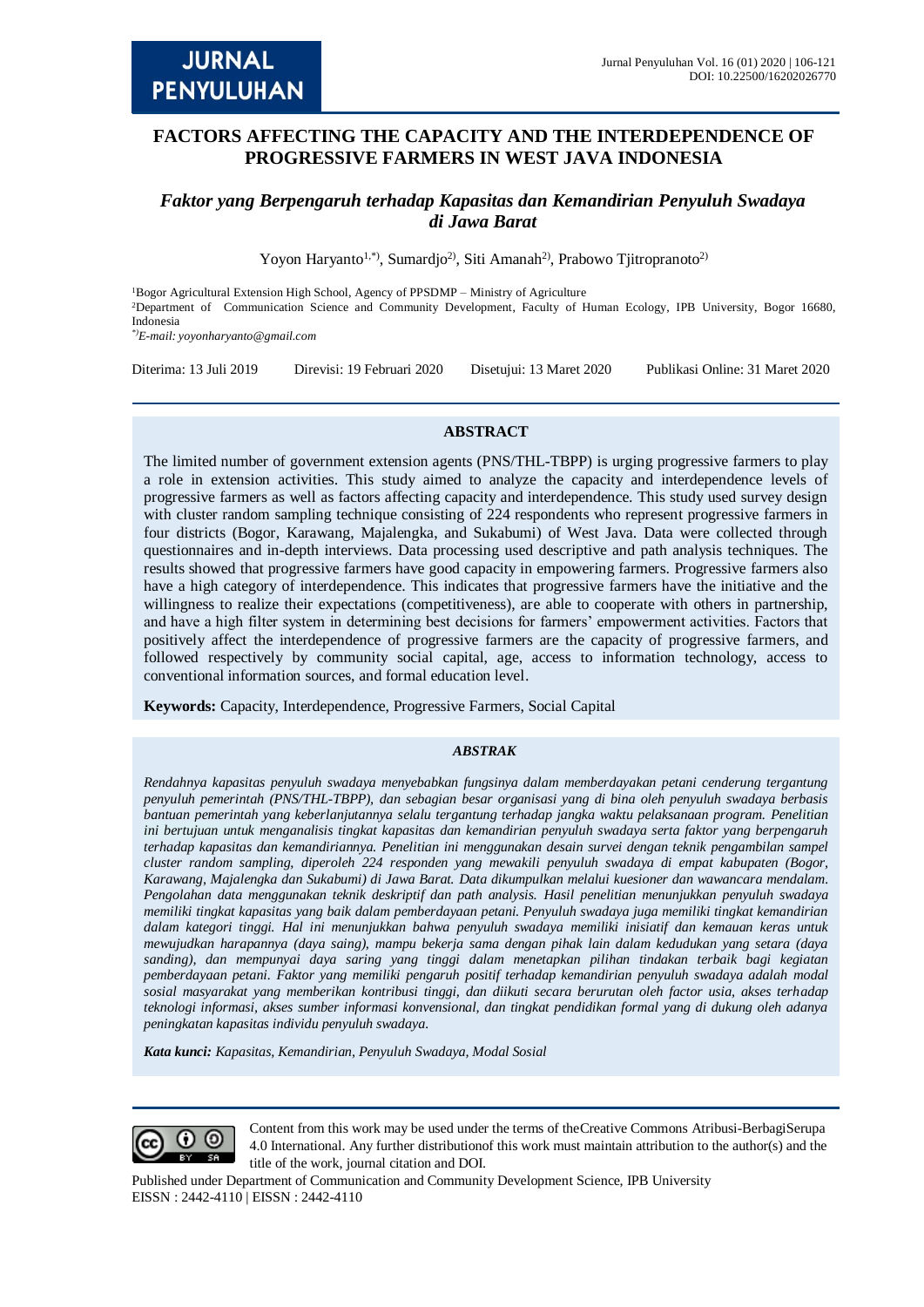#### **INTRODUCTION**

The limited number of government extension agents (PNS / THL-TBPP) in conducting extension activities causes a gap of intensity in rural areas, thus requiring the role of advanced farmers as an alternative solutionto carry out farmer to farmer extension.These advanced farmers subsequently served as progressive farmers. This is due to extension activities are organized by fellow farmers, who have the potential to disseminate innovation in a cost-effective and generally sustainable ways beyond project life (Lukuyu *et al.* 2012).Progressive farmers are an integral part of the farm community so that they have a high sense of empathy, especially to help others. Progressive farmersalso have the potential to become farmers'supervisor who are better in understanding the needs of farmers in accordance with their conditions, both in choosing innovation and information related to farming and at the same time become the agents of change that live with farmers.Considering the access to government extension services is diminishing due to the declining number of government extension agents, while farmers still need a figure that is capable of facilitatinginnovation and organizing farmers' institutions, particularly individuals who are very familiar with their condition. Therefore, progressive farmersmay be an alternative solution that can answer such problem by maximizingtheir ability to help farmers to understand and meet their own needs.

This is in accordance with Sumardjo (1999) who states that the extension agents should also be able to awaken the farmers to their real needs. Therefore, ideally, progressive farmers are expected to increase their capacity in order to increase their interdependence, both in competitiveness, filter systems, and partnerships so that the effectiveness of farmer to farmer extension can be realized.This is confirmed by Verhagen (1996) that one way to achieve interdependent farmers is by performing an empowerment. Progressive farmers are part of the empowerment that comes from the community so that they understand the conditions experienced by farmers. It is also confirmed by Selener and Chenier (1997)and Lukuyu*et al.*(2012) who state that progressive farmers are individuals with low or no formal education but have the ability to improve themselves to become good examples of other farmers.

However, in field, not all the progressive farmers have the same capacity in promoting and organizing the group as well as supervising farmers due to differences in capacity of each individual. This lack of capacity causes progressive farmers are not able to provide good learning to the farmers Jatnika (2016) and are only seen as government extension assistants in conveying information to the community (Riana *et al*. 2015). Therefore, the capacity of progressive farmers needs to be improved, thusfarmer to farmer extensioncan be more optimum as stated by Jatnika (2016).Increased capacity and interdependenceof progressive farmersare expected to contribute on the effectiveness offarmer to farmer extension and may accelerate the process of achieving the welfare of farmers. This also support the results of previous research, which was increasing the capacity and independence of farmers to strengthen extension conducted by farmer to farmer extension approach, in which farmers become a center of activity in the development and dissemination of technology, both research technology and traditional technology, and involving farmers in sharing efforts to increase knowledge and skills with fellow farmers(Haryanto & Yuniarti, 2017).The purpose of this study was to analyze the levels of capacity and interdependence of progressive farmers and factors that affect the capacity and interdependence.

### **METHODS**

The population in this study was progressive farmers based on data Pusluhtan-Ministry of Agriculture (2017) in which it is recorded that a total of 1.855 progressive farmers spread across 22 districts and cities in West Java Province. The sampling technique used in this study was cluster random sampling. The first stage of this study was conducted byselecting four districts (Karawang, Majalengka, Sukabumi, and Bogor) based on the results obtained by Sumardjo (1999) that divided West Java into four zones (North, Central, South and Jabotabek).The four districts have a population of 482 progressive farmers. Due to the large number of individuals in the population, the second stage of this study was conducted by determining the sample of progressive farmers in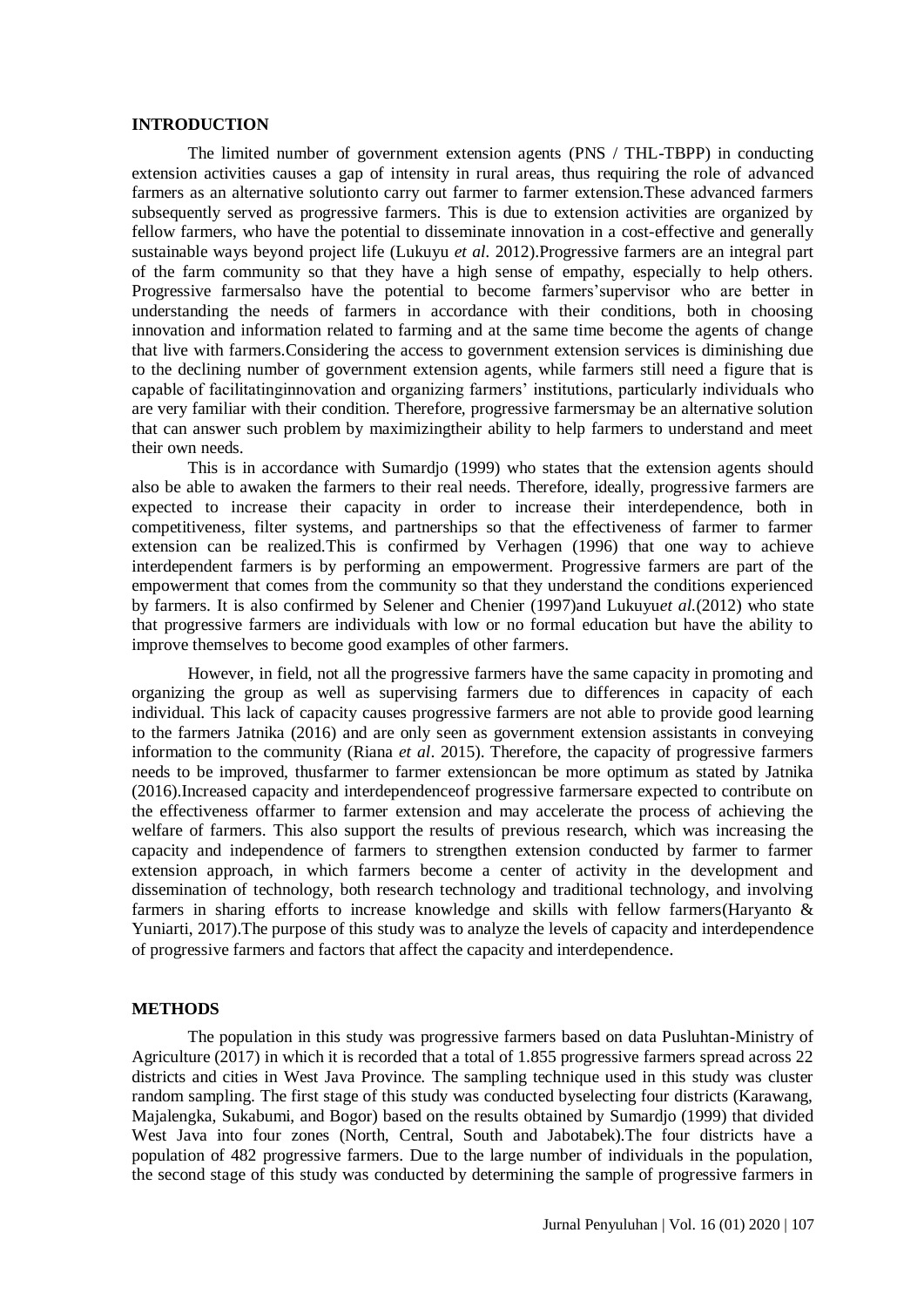the four districts using the Sloviring formula in which it was obtained 224 samples. Meanwhile in the third stage, after sample size was proportionally determined, sample collection was carried out by considering progressive farmers'criteria that came from the advanced and the lesson developed groups proportionally.

Variables in this study consisted of the characteristics of progressive farmers (X1) including age, formal education, non-formal education, access to information technology. The social capital of community (X2) consists of trust, values, and network. Meanwhile, variable Y1 is the level of capacity owned by progressive farmers including the ability to assist the farmers' technique, training ability and giving the example of farmers, disseminating innovation and information, maintaining local wisdom as well as having a figure as an informal leader. Interdependence level of progressive farmers is transformed to variable Y2 with sub-variables of competitiveness, filter system, and partnership. Hypothesis of this study is that the characteristics of progressive extension agents and social capital have a real direct influence in increasing the capacity and independence of self-help instructors.

Primary data were collected directly from the main source, namely progressive farmersas research samples with interview techniques using questionnaires and field observation, and indepth interviews to farmers who supervised by progressive farmers to confirm the results obtained. Secondary data obtained by recording data that are already available in agencies related to the topic of research. Validityand reliability tests of the instrument were carried out to 30 progressive farmers of Cianjur District. The pre-test results showed that the questionnaire is feasible to be used with validity value of 0.349-0.703 and reliability value of 0.881. Data analysis used descriptiveand path analysis with SPSS 20. Before data processed using path analysis, the data are transformed from ordinal to interval (Sumardjo, 1999).

### **RESULT AND DISCUSSION**

#### **Characteristic of Progressive Farmers**

In general, progressive farmers have an age range in Middle-Aged Adults (30-50 years), which indicate that they are in productive condition to work and look for opportunities or lucrative information related to improving welfare and self-prestige. The average formal education of progressive farmers is in the range from Senior High School to Diploma, however, their non-formal education activities (self-development training) remain very low. The low number of those nonformal activities is due to the lack of opportunities available from educational institutions and government training in providing and developing the capacity of progressive farmers. For more details, the characteristics of progressive farmers are presented in Table 1.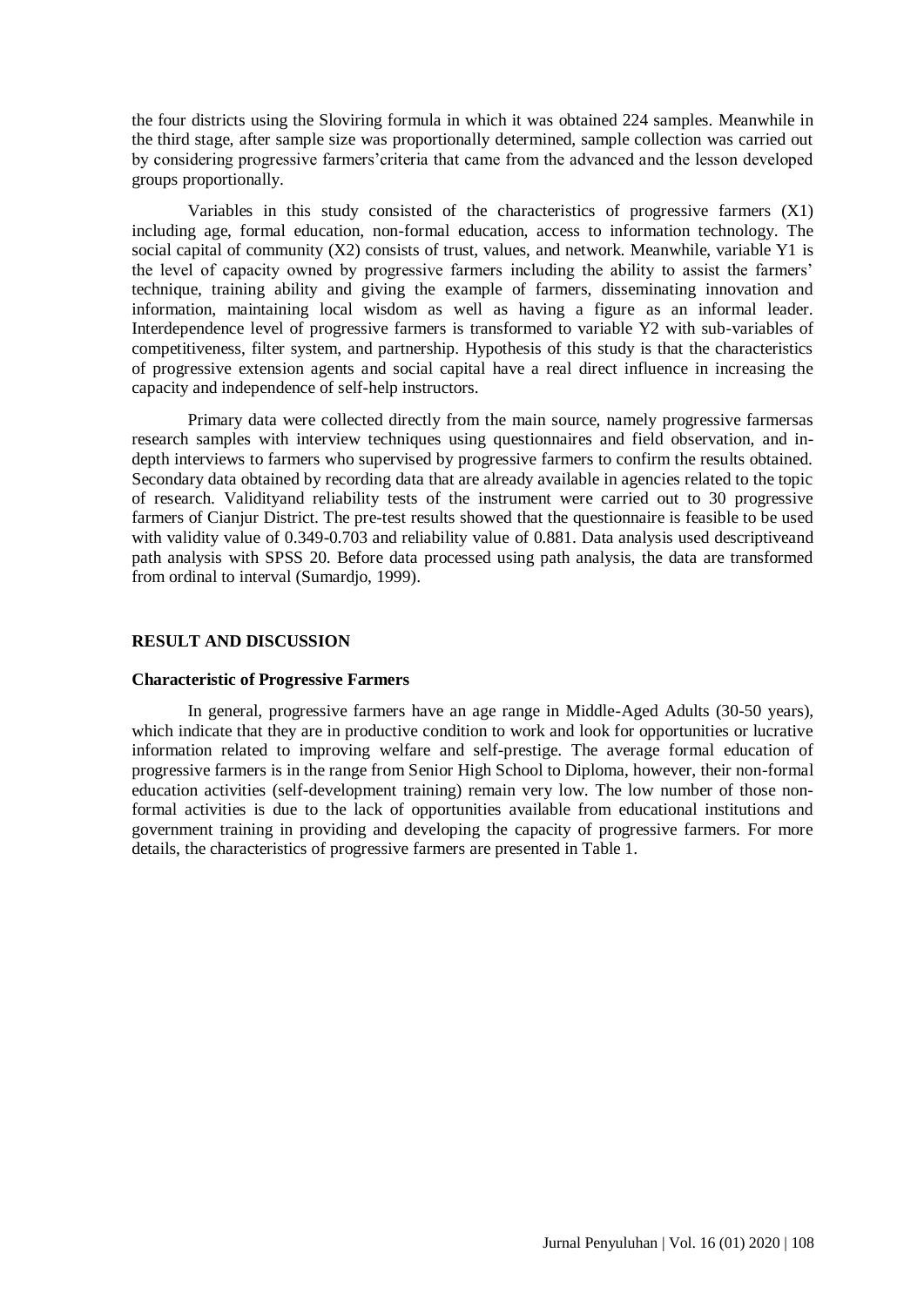|                                                            |                            | <b>District</b>          |                             |                               |                             |                 |  |
|------------------------------------------------------------|----------------------------|--------------------------|-----------------------------|-------------------------------|-----------------------------|-----------------|--|
| <b>Characteristics</b><br>of Progressive<br><b>Farmers</b> | Category                   | <b>Bogor</b><br>$(n=58)$ | <b>Karawang</b><br>$(n=61)$ | <b>Majalengk</b><br>$a(n=35)$ | <b>Sukabum</b><br>$i(n=70)$ | <b>T</b> Test   |  |
|                                                            |                            | $\frac{0}{0}$            | $\frac{0}{0}$               | $\frac{0}{0}$                 | $\frac{0}{0}$               |                 |  |
| Age                                                        | Teenager                   |                          |                             |                               |                             | $0.011*$        |  |
|                                                            | (<20 years)                | 0.0                      | 0.0                         | 1.0                           | 0.0                         | $\ast$          |  |
|                                                            | Young-Adult                |                          |                             |                               |                             |                 |  |
|                                                            | $(20 - 30 \text{ years})$  | 0.0                      | 6.0                         | 8.0                           | 1.0                         |                 |  |
|                                                            | Middle-Aged                |                          |                             |                               |                             |                 |  |
|                                                            | Adults (30 -<br>50 years)  | 39.0                     | 40.0                        | 23.0                          | 60.0                        |                 |  |
|                                                            | <b>Older Adults</b>        |                          |                             |                               |                             |                 |  |
|                                                            | $($ >50 years $)$          | 19.0                     | 15.0                        | 3.0                           | 9.0                         |                 |  |
|                                                            | <b>Average</b>             |                          | 44 years (Middle Category)  |                               |                             |                 |  |
| <b>Formal</b>                                              | Very Low                   |                          |                             |                               |                             | $0.013*$        |  |
| <b>Education</b>                                           | $(3-6 \text{ years})$      | 17.2                     | 9.8                         | 11.4                          | 18.6                        | $\ast$          |  |
|                                                            | Low $(7-9)$                |                          |                             |                               |                             |                 |  |
|                                                            | years)                     | 10.3                     | 24.6                        | 2.9                           | 17.1                        |                 |  |
|                                                            | Middle                     |                          |                             |                               |                             |                 |  |
|                                                            | $(10 - 14 \text{ years})$  | 51.7                     | 54.1                        | 62.9                          | 42.9                        |                 |  |
|                                                            | High $( \geq 14$           |                          |                             |                               |                             |                 |  |
|                                                            | years)                     | 20.7                     | 11.5                        | 22.9                          | 21.4                        |                 |  |
|                                                            | <b>Average</b>             |                          | 11 years (Middle Category)  |                               |                             |                 |  |
| <b>Non-Formal</b><br><b>Education</b>                      | Very Low<br>$(0-35$ hours) | 51.7                     | 65.6                        | 60.0                          | 97.1                        | 0.029<br>$\ast$ |  |
|                                                            | Low                        |                          |                             |                               |                             |                 |  |
|                                                            | $(36-70)$                  |                          |                             |                               |                             |                 |  |
|                                                            | hours)                     | 8.6                      | 19.7                        | 20.0                          | 1.4                         |                 |  |
|                                                            | Middle                     |                          |                             |                               |                             |                 |  |
|                                                            | $(71 - 105)$               |                          |                             |                               |                             |                 |  |
|                                                            | hours)                     | 15.5                     | 4.9                         | 17.1                          | 0.0                         |                 |  |
|                                                            | High                       |                          |                             |                               |                             |                 |  |
|                                                            | $( \geq 105$ hours)        | 24.1                     | 9.8                         | 2.9                           | 1.4                         |                 |  |
|                                                            | <b>Average</b>             |                          | 28 hours (Low Category)     |                               |                             |                 |  |
| Access to                                                  | Very Low $(\leq$<br>25)    | 0.0                      | 18.0                        | 14.3                          | 0.00                        | 0.20<br>5       |  |
| <b>Information</b><br><b>Technology</b>                    | Low $(26 - 50)$            | 31.0                     | 44.3                        | 28.6                          |                             |                 |  |
|                                                            | Middle $(51 -$             | 46.6                     | 36.1                        | 37.1                          | 40.00                       |                 |  |
|                                                            | 75)                        |                          |                             |                               | 60.00                       |                 |  |
|                                                            | High (76 -                 | 22.4                     | 1.6                         | 20.0                          |                             |                 |  |
|                                                            | 100)                       |                          |                             |                               | 0.00                        |                 |  |
|                                                            | <b>Average</b>             |                          | 56.9 (Middle Category)      |                               |                             |                 |  |
| Access to                                                  | Very Low $(\leq$           | 43.1                     | 29.5                        | 14.3                          | 4.3                         | 0.10            |  |
| <b>Conventional</b>                                        | 25)                        |                          |                             |                               |                             | $\overline{4}$  |  |
| <b>Information</b>                                         | Low $(26 - 50)$            | 41.4                     | 31.1                        | 65.7                          | 81.4                        |                 |  |
| <b>Sources</b>                                             | Middle $(51 -$             | 15.5                     | 32.8                        | 14.3                          | 12.9                        |                 |  |
|                                                            | 75)                        |                          |                             |                               |                             |                 |  |
|                                                            | High (76 -                 | 0.0                      | 6.6                         | 5.7                           | 1.4                         |                 |  |
|                                                            | 100)                       |                          |                             |                               |                             |                 |  |
|                                                            | Average                    |                          | 37.4 (LowCategory)          |                               |                             |                 |  |

Table 1 Characteristics of progressive farmers in four districts in West Java of 2017

**\*\***Significantly different at the level of 0.01,\* Significantly different at the level of 0.05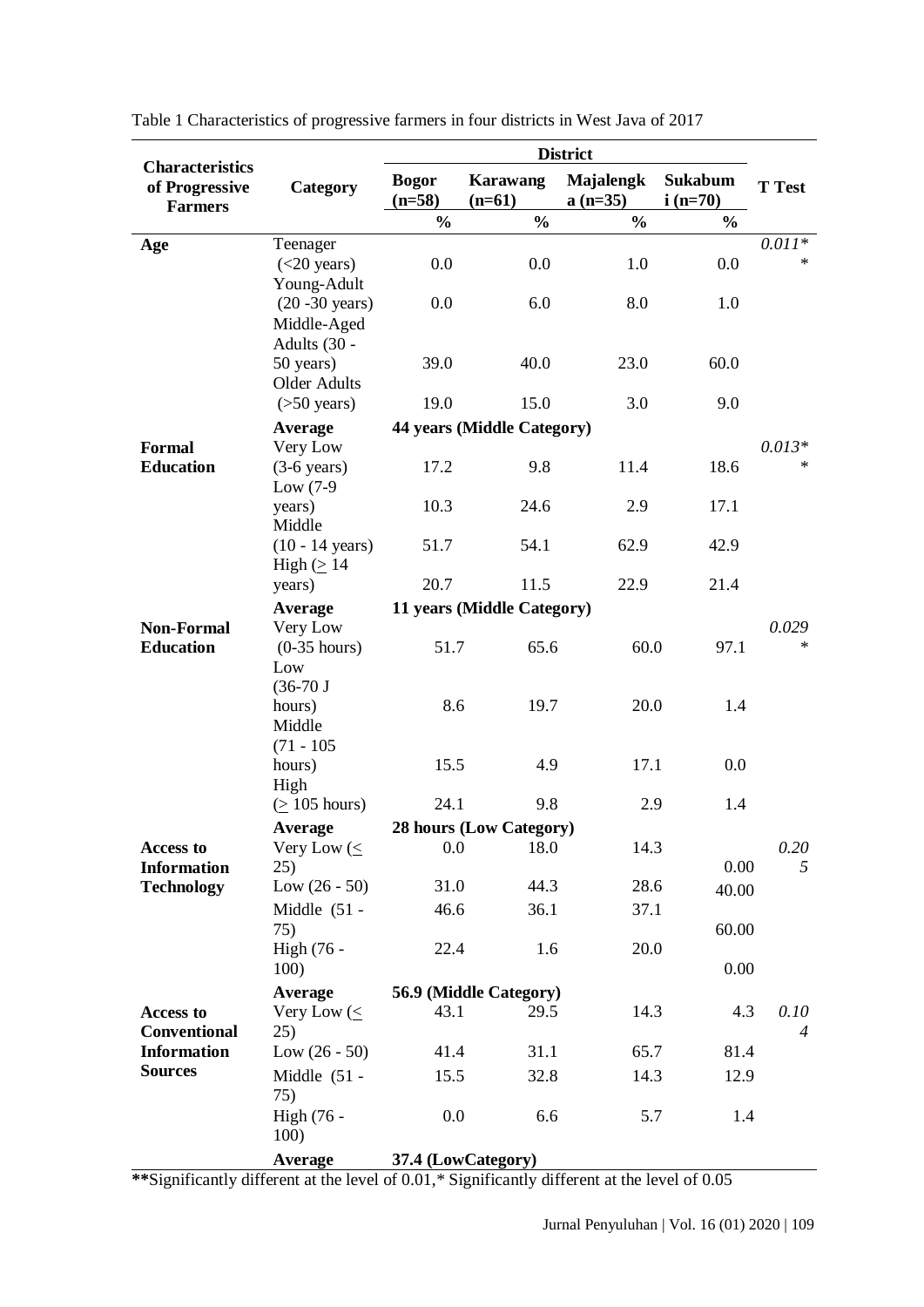The result above is consistent with Lodismith and Robert (2010) that age reflects the experiences farmers experienced success in life with a measure of competence, happiness, a healthy soul, and work. Therefore, a suitable age for supervising and nurturing farmers is in the middle-aged adults range. Education has an influence on the ability of a person in running a job (Subagio 2008; Fatchiya 2010; Yunita 2011), which means that education is something related to someone to think and act in accordance with the self-capacity. Moreover, research conducted by Alonge et al. (2014) revealed that education relates to the interdependence of the individual. Therefore, progressive extension agents are very helpful in providing motivation to the young generation of farmers. This is in line with the results of Oeng and Haryanto (2018) research, which states that progressive extension agents can provide motivation and become attraction to young generation interested to work in the agricultural sector.

Progressive farmers have access to a good information technology to facilitate them in finding the latest innovations which are appropriate for the farmer's need, however, they are still weak in access to conventional information sources such as newspapers, agricultural magazines and others (Table 1). This is quite natural sinceprogressive farmers are relatively more open to information technology in which it is easier to access the latest sources of innovation and information compared to reading conventional newspapers or magazines.The difficulty of accessing information sources limits farmers' knowledge about the various useful information and causes low adoption rates (Aker 2011, Lapple *et al.*2013; Omorede 2014), however, it can be solved by the presence of progressive farmers. The progressive farmers are able to access technology information sources so they can obtain the latest information and innovations as well as choose the appropriate choices for farmers' needs. The presence of progressive farmers in the middle of the community is able to make a difference to the farmers, particularly in obtaining the information needed.

This confirms the research of Oktavia *et al.* (2017) that farmers have a tendency to look for and disseminates information through interpersonal channels, particularly for progressive farmers. Therefore, progressive farmers have the potential to be an alternative solution to solving problems resulted from the lack of extension agents currently.The characteristics of progressive farmer in each district differ in age, levels of formal and non-formal education but relatively similar in access to information technology (Table 1). The distribution of age of progressive farmers in four districts is mostly in the middle-aged adults, although there are someprogressive farmersat the young adult and teenagers.

Majalengka district is the only district that has progressive farmers with the young agecategory. These young progressive farmers are one reflection of the young generation's interest in the agricultural sector. They have a strong motivation to expand their business so that they may become modelsfor other farmers and are expected to assist their community in solving problems that have been unreachable by government extension agents. Thisis reinforced byKiptot and Franzel (2014) that one of the characteristics of progressive farmers is the existence of strong altruism and motivation.

The presence of progressive farmersmay also assist farmers in obtaining access to information quickly as it suits the needs of farmers. This is due to progressive farmershave more ability in accessing information technology compared to other farmers. The presence of advanced technology and information helpsprogressive farmersto choose a variety of information sources needed both from electronic media, newspaper and internet.

Before being legalized as progressive farmers, farmers have long been involved in agricultural extension activities. Period of Bimas to Supra Insus is known as "Farm Contact", thatis advanced and communicative farmers which selected as a connection between extension agentsand farmers. Due tothe difficulty to reach all farmers at once, hence it needs the help of farmers as communicators Syahyuti (2016). In addition to be progressive farmers' assistant, farmers also play an active role in the concept of farmer to farmer learning. Conceptually, this approach is believed to be more effective.Progressive farmersact as a reaction to unbalanced role of top down by government extension agents so as reducing farmers' participation and initiative (Kiptot & Franzel,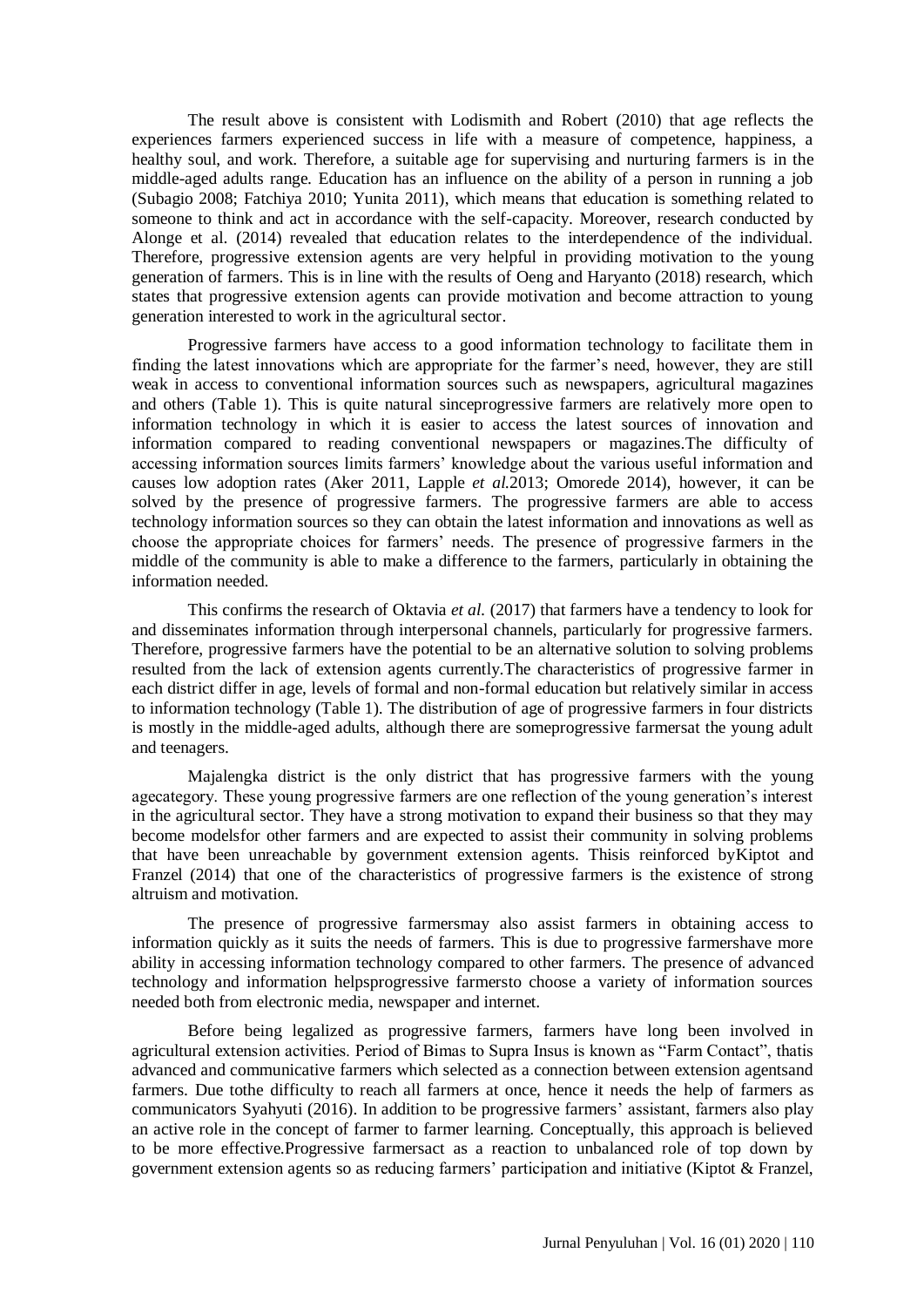2014). Extension farmers are individuals with low or no formal education but have the ability to improve their capacity so they are able become farmers'supervisor (Selener*et al*.1997; Lukuyu 2012). Progressive farmers are identified as head of farmer groups (Indraningsih*et al*. 2010; Riana *et al.* 2015). This is because the head of the farmer group generally has a higher education, higher social status than the members, and better farming (Indraningsih*et al*., 2010). In addition, the head of farmer group also has a strong attitude and social capital (Kiptot & Franzel, 2014).

### **Social Capital of Community**

Progressive farmers have a high social capital of the community (Table 2). The trust of the farmers to all progressive farmers is a proof that progressive farmers are those who can bridge the needs of the farmers and the stakeholders involved in the farming process. Intensive interaction with farmers may also facilitateprogressive farmersin applying suitable innovations with the values of local wisdomalready existed.This is in line with the concept of social capital development in extension activitiesincluding aspects of relationships between individuals that allow them to create values of local wisdom (Sumardjo 2010). Based on observations, the presence of progressive farmers is able to revive local wisdom that had previously been eroded by agricultural modernization, as an example, in terms of predicting simultaneous planting period and traditional irrigation methods considered to be quite effective in regulating the distribution of water to each farmland.

Ease of accesstogovernment extension agents, research institutes, private extension agents and other stakeholders, allow progressive farmers to have a good network so that these values can be beneficial to farmers in the community. Therefore, progressive farmers can be regarded as potential assets of human resources owned in rural areathat is capable of moving farmers out of their current marginal condition.Social capital is an asset generated when people interact and build a trust relationship that benefits the group (Gotschi*et al*. 2008; Sobel 2002). This means that the belief of the farmers in their communitiesis the main key in determining social capital in rural areas. The results are in harmony with Pranadji (2006) that the trust aspect becomes the main component of social capital forming in rural areas, other aspects, such as cooperation and networking, will not be established steadily if it is not based on mutual trust among community members.Progressive farmers in term of social capital are positioned as catalysts that can accelerate the process of change in farmers' behavior because they have advantages not shared by other types of extension agents. Syahyuti (2016) also states that the progressive farmers strengthen the relationship between humans. In other words, the progressive farmer is not just a worker, but also play a role as a social being that has energy in his community characterized by his creativity that can not be defeated by other beings on this earth.

Progressive farmers in the four districts are a reflection of modern farmers today, yet are able to maintain the spirit or social spirit of the village community which is the binding force of their collective life. This is seen by the absence of social capital differences between progressive farmers in the four districts (Table 2). The high social capital of the community to progressive farmers is also due to most of the progressive farmers is a community leader (head of the farmer group, entrepreneur of agricultural product). This makes it easy for the farmers to believe in progressive farmers because they have shown their ability to maintain the local values in the rural areas and built good relationships with stakeholders for farmers' progress. These results are consistent with Kiptot and Franzel (2014) that social capital is a trusting relationship in which group members use trust as a means of ensuring that progressive farmers fulfill their obligations.

The presence of strong local figures may avoid manipulative participation towards democratic independent participation (Arnstein 1969). In this context, progressive farmers may become such figures. This is the unique position for progressive farmers because they are part of the farming community itself. In line with the participation of progressive farmers, the concept of empowerment is highly visible with political nuance, because it relates to power. Progressive farmers as part of the community should also be able to build access and political capital. In addition to participatory and political capital, progressive farmers also have more value in the ownership of social capital.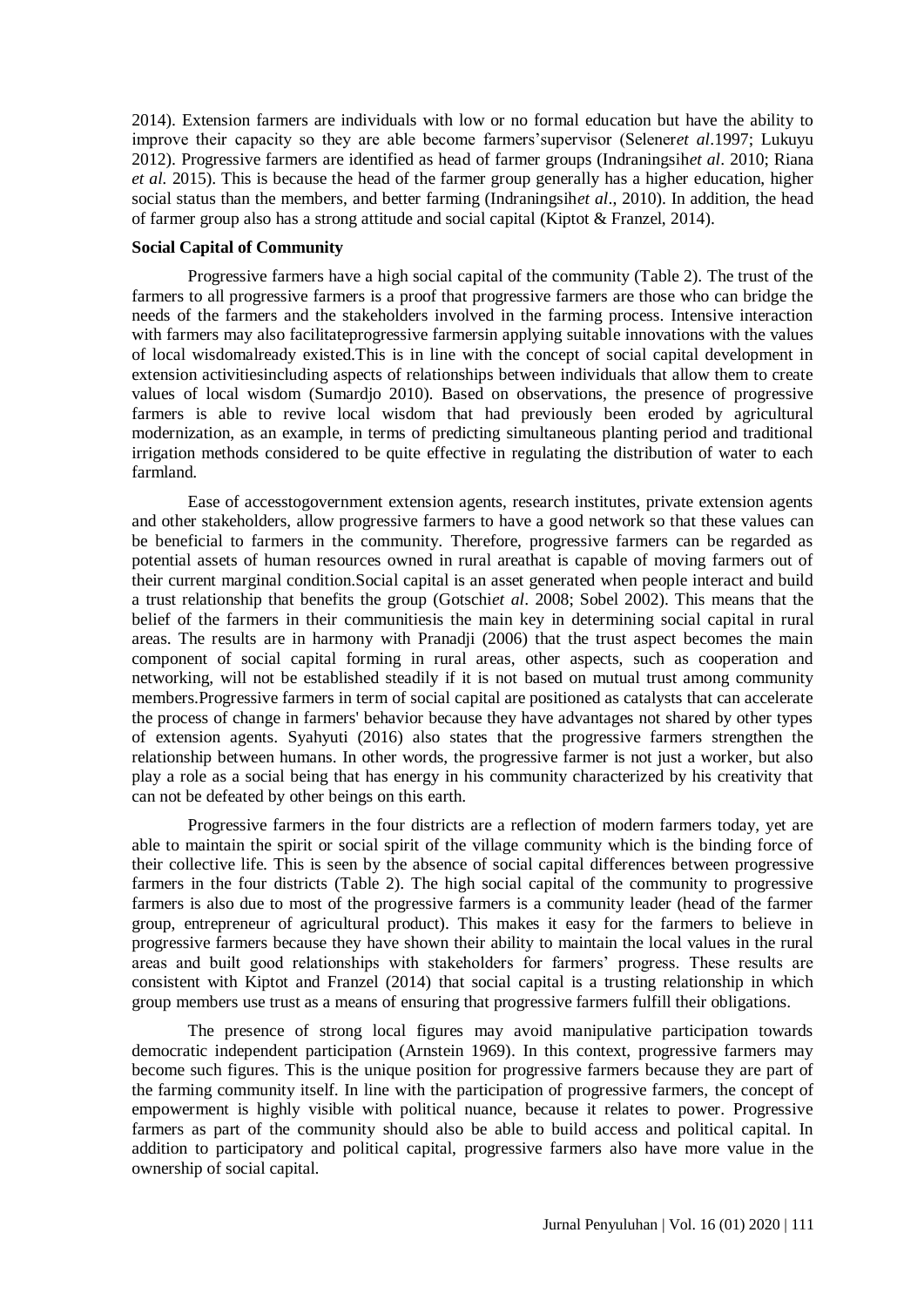|                                   |                      | <b>District</b>          |                      |                        |                      |        |
|-----------------------------------|----------------------|--------------------------|----------------------|------------------------|----------------------|--------|
| Social<br>Capital of<br>Community | Category<br>(Score)  | <b>Bogor</b><br>$(n=58)$ | Karawan<br>$g(n=61)$ | Majalengka<br>$(n=35)$ | Sukabumi<br>$(n=70)$ | T Test |
|                                   |                      | $\frac{6}{10}$           | $\frac{0}{0}$        | $\frac{6}{9}$          | $\frac{0}{0}$        |        |
| <b>Trust</b>                      | Very Low $(\leq 25)$ | $0.0\,$                  | 0.0                  | 0.0                    | 0.0                  | 0.281  |
|                                   | Low $(26 - 50)$      | 5.2                      | 1.6                  | 2.9                    | 1.4                  |        |
|                                   | Middle (51 - 75)     | 12.1                     | 31.1                 | 5.7                    | 8.6                  |        |
|                                   | High $(76 - 100)$    | 82.8                     | 67.2                 | 91.4                   | 90.0                 |        |
|                                   | Average              |                          | 86.1 (High Category) |                        |                      |        |
| <b>Values</b>                     | Very Low $(\leq 25)$ | 3.4                      | 0.0                  | 2.9                    | 1.4                  | 0.452  |
|                                   | Low $(26 - 50)$      | 1.7                      | 1.6                  | 0.0                    | 0.0                  |        |
|                                   | Middle $(51 - 75)$   | 5.2                      | 13.1                 | 0.0                    | 2.9                  |        |
|                                   | High $(76 - 100)$    | 89.7                     | 85.2                 | 97.1                   | 95.7                 |        |
|                                   | Average              | 92.8. (High Category)    |                      |                        |                      |        |
| <b>Networking</b>                 | Very Low( $\leq$ 25) | $0.0\,$                  | 0.0                  | 0.0                    | $0.0\,$              | 0.338  |
|                                   | Low $(26 - 50)$      | 6.9                      | 0.0                  | 2.9                    | 1.4                  |        |
|                                   | Middle (51 - 75)     | 3.4                      | 16.4                 | 2.9                    | 18.6                 |        |
|                                   | High $(76 - 100)$    | 89.7                     | 83.6                 | 94.3                   | 80.0                 |        |
|                                   | Average              | 90.7 (High Category)     |                      |                        |                      |        |

Table 2. Social capital of community in the four districts in West Java of 2017

**\*\***Significantly different at the level of 0.01,\* Significantly different at the level of 0.05

### **Capacity of Progressive Farmers**

Overall, capacity of progressive farmers in empowering farmers is in the middle/good categories (Table 3). This provides an illustration that progressive farmers have been able to contribute well to extension activities so as farmers run their business better. This condition is consistent with Brown and Westaway (2011)that as individuals, progressive farmers have the ability to grow and develop according to their capacity, so as to be able to mobilize extension functions from farmers to farmers.This result also confirms that the capabilities possessed by progressive farmers are relatively similar in terms of technical assistance that disseminate innovations which are appropriate to the needs of farmers, provides training to farmers, becomes informal leaders, and maintains local wisdom. This is incontrast with Indraningsih*et al.* (2013) who reveal that progressive farmers have a high determination on their ability as technical assistants, whereas Lukuyu (2012) states that it is on the ability to train partners and organizes the organization as informal leaders.

The uniformity of capacity of progressive farmers is based on several things, namely the proximity of progressive farmers to the government extensionists in order to obtain information about extension activities, the proximity of progressive farmers to the researchers in order to obtain the latest innovations to access other sources of information. Nevertheless, the attention of the government, particularly education and training institutions, is still low in empowering the capacity of progressive farmers. This is seen from practicing time (Table 1) which is still in a very low category. Therefore, the existing capacity is still possible to be improved again if there is optimum support from the related institutions so that the progressive farmers have a better capacity to empower farmers.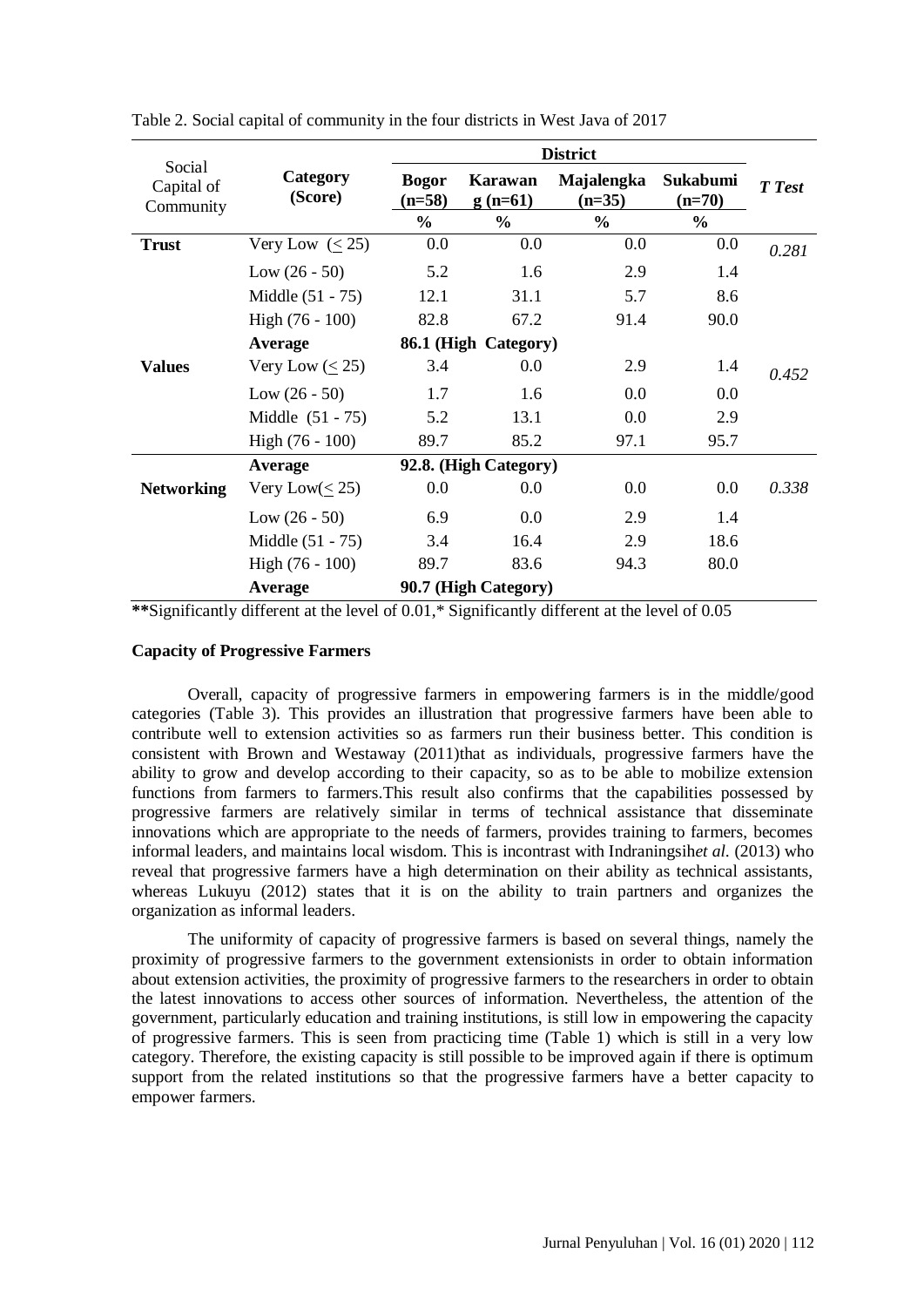|                                      |                                 | <b>District</b>          |                        |                        |                |                        |
|--------------------------------------|---------------------------------|--------------------------|------------------------|------------------------|----------------|------------------------|
| <b>Capacity of</b>                   |                                 |                          |                        |                        | Sukabu         | $\boldsymbol{T}$       |
| <b>Progressive</b><br><b>Farmers</b> | Category<br>(Score)             | <b>Bogor</b><br>$(n=58)$ | Karawang<br>$(n=61)$   | Majalengk<br>$a(n=35)$ | mi<br>$(n=70)$ | <b>Test</b>            |
|                                      |                                 | $\frac{6}{9}$            | $\frac{0}{0}$          | $\frac{0}{0}$          | $\frac{0}{0}$  |                        |
| <b>Technical Ability</b>             | Very Low $(\leq$<br>25)         | 1.7                      | 4.3                    | 3.3                    | 2.9            | 0.07<br>6              |
|                                      | Low $(26 - 50)$                 | 8.6                      | 2.9                    | 18.0                   | 22.9           |                        |
|                                      | Middle (51 -                    | 41.4                     | 81.4                   | 54.1                   | 71.4           |                        |
|                                      | 75)                             |                          |                        |                        |                |                        |
|                                      | High (76 - 100)                 | 48.3                     | 11.4                   | 24.6                   | 2.9            |                        |
|                                      | <b>Average</b>                  |                          | 66.5 (Middle Category) |                        |                |                        |
| DisseminatingAb<br>ility             | Very Low (<<br>25)              | 1.7                      | 4.9                    | 11.4                   | 4.3            | 0.12<br>$\overline{4}$ |
|                                      | Low $(26 - 50)$                 | 6.9                      | 13.1                   | 28.6                   | 12.9           |                        |
|                                      | Middle (51 -<br>75)             | 50.0                     | 70.5                   | 54.3                   | 68.6           |                        |
|                                      | High (76 - 100)                 | 41.4                     | 11.5                   | 5.7                    | 14.3           |                        |
|                                      |                                 | 65.8                     |                        |                        |                |                        |
|                                      | <b>Average</b>                  | (MiddleCategory)         |                        |                        |                |                        |
| <b>Training Ability</b>              | Very Low $(\leq$<br>25)         | 5.2                      | 6.6                    | 14.3                   | 4.3            | 0.03<br>$0^*$          |
|                                      | Low $(26 - 50)$                 | 12.1                     | 26.2                   | 17.1                   | 4.3            |                        |
|                                      | Middle (51 -<br>75)             | 34.5                     | 49.2                   | 57.1                   | 74.3           |                        |
|                                      | High (76 - 100)                 | 48.3                     | 18.0                   | 11.4                   | 17.1           |                        |
|                                      | <b>Average</b>                  |                          | 56.1 (Middle Category) |                        |                |                        |
| <b>Informal</b><br>Leadership        | Very Low $(\leq$<br>25)         | 5.2                      | 4.9                    | 17.1                   | 4.3            | 0.10<br>$\mathcal{I}$  |
|                                      | Low $(26 - 50)$<br>Middle (51 - | 10.3                     | 18.0                   | 14.3                   | 1.4            |                        |
|                                      | 75)                             | 36.2                     | 55.7                   | 51.4                   | 58.6           |                        |
|                                      | High (76 - 100)                 | 48.3                     | 21.3                   | 17.1                   | 35.7           |                        |
|                                      | <b>Average</b>                  |                          | 69.3 (Middle Category) |                        |                |                        |
| <b>Local Wisdom</b>                  | Very Low $(\leq$                |                          |                        |                        |                |                        |
|                                      | 25)                             | 1.7                      | 3.3                    | 8.6                    | 2.9            | 0.33<br>9              |
|                                      | Low $(26 - 50)$                 | 5.2                      | 13.1                   | 2.9                    | 1.4            |                        |
|                                      | $Middle(51 -$                   |                          |                        |                        |                |                        |
|                                      | 75)                             | 3.4                      | 9.8                    | 8.6                    | 2.9            |                        |
|                                      | High (76 - 100)                 | 89.7                     | 73.8                   | 80.0                   | 92.9           |                        |
|                                      | <b>Average</b>                  |                          | 69.4 (Middle Category) |                        |                |                        |

Table 3. Distribution of the capacity of progressive farmers in the four districts of West Java Province in 2017

**\*\***Significantly different at the level of 0.01,\* Significantly different at the level of 0.05

Theresults of T test indicate that capacity of progressive farmers in the four districts is not strongly different(Table 3). The training ability of progressive farmers in Bogor and Sukabumi are better than those of the other two districts. This is because they are often involved in extension and research activities organized by the government, so they have a variety of innovations and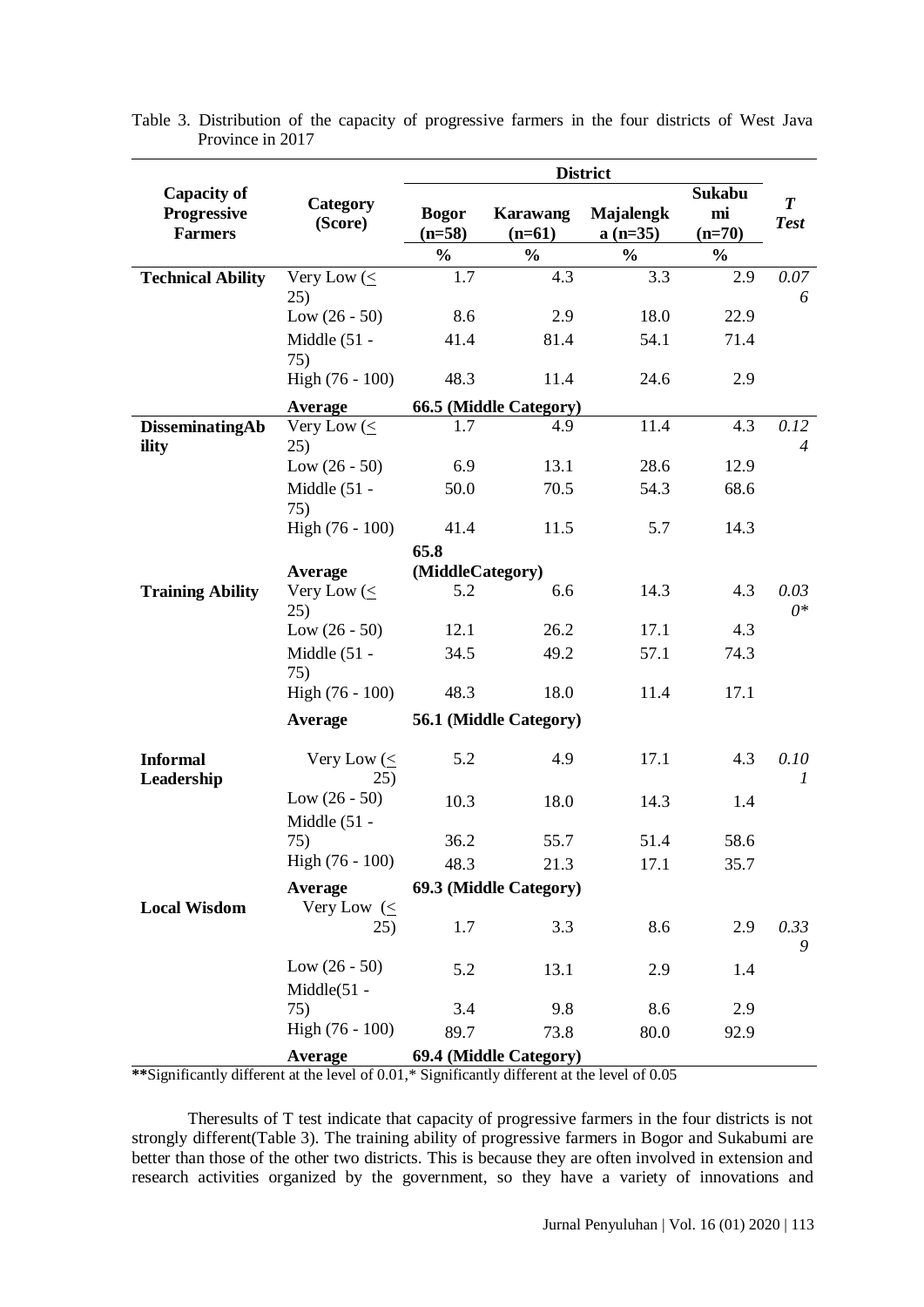information directly obtained from themain sources that make it easy to relay to farmers in their communities.This is confirmed by interviews with progressive farmers and common farmers at the research sites, where they are often involved in various technological testing activities carried out by government and research institutes as well as private institutes. Such involvement has a positive impact on both progressive farmers and common farmers in which they may learn from each other and are able to choose innovations that meet their needs. It is also known that the role of progressive farmers has existed since the era of farmers' guide which then changed to extension agents, and now recognized by the government with the term of progressive farmers. Progressive farmers have been able to provide problem-solving among farmers and develop local technology for their farming.This condition confirms the results obtained by Shrestha (2014) that the involvement of progressive farmers in research activities has been able to produce local technology and has been proven effective in disseminating these innovations to farmers. The innovations generated by progressive farmers also have a tendency to be followed by other farmers (Lukuyu 2012; Kiptot & Franzel 2014), because the information provided by progressive farmers is easier accepted by other farmers (Shelton, Wilke, Franti, & Josiah, 2009)

In general, the capacity of progressive farmers should be improved, particularly on the interdependence aspect. The results of Indraningsih *et al.* (2016) provide information that the ability of progressive farmers is relatively diverse, however, the mastery of the technical aspects is adequate. During this time, progressive farmersare relatively limited in developing their capacity, consequently, farmers who livewith those progressive farmershave not felt theircontribution.The limited capacity of progressive farmers provides a diverse perception for farmers, especially related to the role and performance. One of the perceptions that appear in the community about progressive farmers is the same role between progressive farmers and farm contact or community leaders, so they have not significantly change the farmers' behavior in order to increase farmers' welfare.

Based on the above results, it indicates that progressive farmers are present because of the demands of participatory approaches so that farmers may become subjects in the agricultural development program, started from the stage of problem identification, planning, implementation until evaluation. Progressive farmers have an advantage in performing their role as agents of change in rural areas as part of their community and more trusted by farmers. In order to achieve this point, efforts can be done are enhancing the capacity of progressive farmers in organizing and establishing the interdependence of progressive farmers so that a participatory extension paradigm and removal of the government's old pattern (top-down) can be realized.

## **Interdependence of Progressive Farmers**

Interdependence of progressive farmers is in the high category (Table 4). This indicates that the progressive farmers always develop and improve themselves and their lives, and have the initiative and the willingness to fulfill their expectation (competitiveness). Furthermore, they have been able to cooperate with others in an equal position (partnership) so that interdependence in mutual benefit situation in sustainable business partnership and filter system in determining the best action for running the business can be realized.

Progressive farmers are generally farmers, however, the level of interdependencethey have is different from other farmers in the community.This is due to the progressive farmersmostly havea higher level of education compared tothe farmers in general and more open to information technology that allows progressive farmers to beable in accessing the various information needed to build the image of themselves to be more creative and innovative without having to depend on the stakeholders in workingarea. This is confirmed by Abas (2016) that the higher the level of education of farmers, the more interdependent they are.Interdependence may occur due to the cooperation between farmers and farming organizations that work well (Burton, 2014; Emery, 2014; Emery & Franks, 2012; Niska, Vesala, & Vesala, 2012; Sutherland et al., 2012). Progressive farmer's currently have those criteria that be able to cooperate with common farmers and able to organizefarmers'organization, thus it becomes one of the causesofhigh category of progressive farmer'sinterdependence.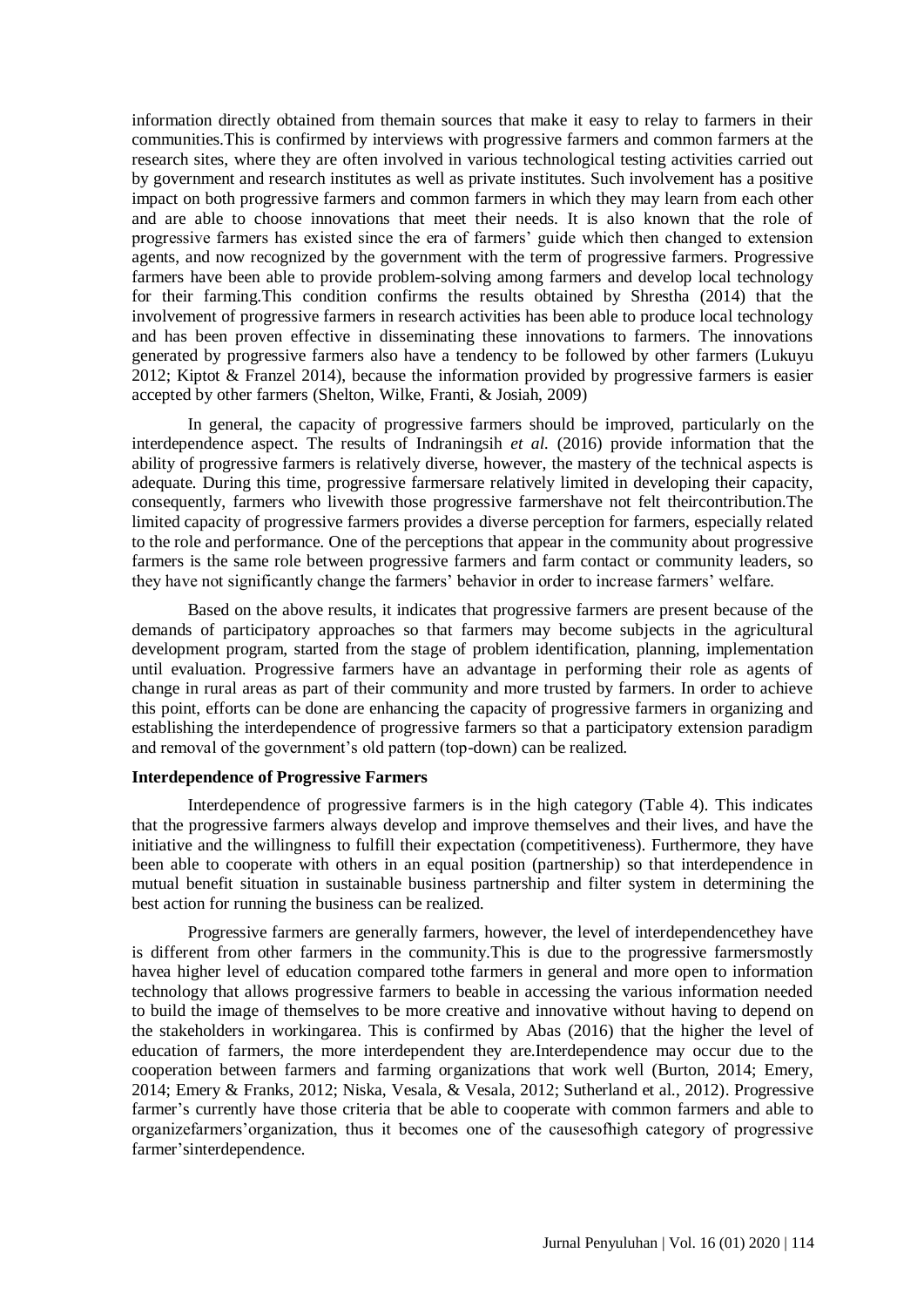| Interdependence             |                                                                                                                                                                                                                                                                                                                                               | <b>District</b>          |                      |                             |                      |                                 |
|-----------------------------|-----------------------------------------------------------------------------------------------------------------------------------------------------------------------------------------------------------------------------------------------------------------------------------------------------------------------------------------------|--------------------------|----------------------|-----------------------------|----------------------|---------------------------------|
| Levels of<br>Progressive    | Category<br>(Score)                                                                                                                                                                                                                                                                                                                           | <b>Bogor</b><br>$(n=58)$ | Karawang<br>$(n=61)$ | Majalengka<br>$(n=35)$      | Sukabumi<br>$(n=70)$ | $\boldsymbol{T}$<br><b>Test</b> |
| Farmers                     |                                                                                                                                                                                                                                                                                                                                               | $\frac{0}{0}$            | $\frac{0}{0}$        | $\frac{6}{6}$               | $\frac{0}{0}$        |                                 |
| <b>Competitiveness</b>      | Very Low $(\leq 25)$                                                                                                                                                                                                                                                                                                                          | 3.4                      | 1.6                  | 0.0                         | 0.0                  | 0.331                           |
|                             | Low $(26 - 50)$                                                                                                                                                                                                                                                                                                                               | 5.2                      | 11.5                 | 8.6                         | 2.9                  |                                 |
|                             | Middle $(51 - 75)$                                                                                                                                                                                                                                                                                                                            | 8.6                      | 24.6                 | 20.0                        | 24.3                 |                                 |
|                             | High (76 - 100)                                                                                                                                                                                                                                                                                                                               | 82.8                     | 62.3                 | 71.4                        | 72.9                 |                                 |
|                             | Average                                                                                                                                                                                                                                                                                                                                       |                          | 89.1 (High Category) |                             |                      |                                 |
| <b>Filter System</b>        | Very Low( $\leq$ 25)                                                                                                                                                                                                                                                                                                                          | 0.0                      | 0.0                  | 0.0                         | 0.0                  | 0.241                           |
|                             | Low $(26 - 50)$                                                                                                                                                                                                                                                                                                                               | 5.2                      | 3.3                  | 2.9                         | 1.4                  |                                 |
|                             | Middle $(51 - 75)$                                                                                                                                                                                                                                                                                                                            | 8.6                      | 13.1                 | 8.6                         | 10.0                 |                                 |
|                             | $High(76 - 100)$                                                                                                                                                                                                                                                                                                                              | 86.2                     | 83.6                 | 88.6                        | 88.6                 |                                 |
|                             | <b>Average</b>                                                                                                                                                                                                                                                                                                                                |                          | 85.4 (High Category) |                             |                      |                                 |
| Partnership                 | Very Low $(\leq 25)$                                                                                                                                                                                                                                                                                                                          | 1.7                      | 0.0                  | 0.0                         | 0.0                  | 0.343                           |
|                             | Low $(26 - 50)$                                                                                                                                                                                                                                                                                                                               | 5.2                      | 16.4                 | 2.9                         | 1.4                  |                                 |
|                             | Middle (51 - 75)                                                                                                                                                                                                                                                                                                                              | 10.3                     | 9.8                  | 11.4                        | 0.0                  |                                 |
|                             | High (76 - 100)                                                                                                                                                                                                                                                                                                                               | 82.8                     | 73.8                 | 85.7                        | 98.6                 |                                 |
| $\ldots \ldots$<br>$\cdots$ | Average<br>$\mathbf{1}$ $\mathbf{0}$ $\mathbf{0}$ $\mathbf{0}$ $\mathbf{1}$ $\mathbf{0}$ $\mathbf{0}$ $\mathbf{0}$ $\mathbf{0}$ $\mathbf{0}$ $\mathbf{0}$ $\mathbf{0}$ $\mathbf{0}$ $\mathbf{0}$ $\mathbf{0}$ $\mathbf{0}$ $\mathbf{0}$ $\mathbf{0}$ $\mathbf{0}$ $\mathbf{0}$ $\mathbf{0}$ $\mathbf{0}$ $\mathbf{0}$ $\mathbf{0}$ $\mathbf{$ |                          | 92.3 (High Category) | $\sim$ $\sim$ $\sim$ $\sim$ |                      |                                 |

Table 4. Distribution of interdependence levels of progressive farmers in the four districts of West Java Province in 2017

**\*\***Significantly different at the level of 0.01,\* Significantly different at the level of 0.05

The results of T test (Table 4) indicate that progressive farmers have similar levels of interdependence in the four districts.According to Sumardjo*et al*. (2014), it shows that progressive farmers in the four districts have interdependent social relationships with farmer partners in an equal position, thus there is no boss and staff relationships.Progressive farmers have competence shown in filter system, as an example, all information and innovation obtained by progressive farmers are adjusted first with the needs of farmers. In addition, progressive farmers should have the ability to partner with stakeholders in an equal and strategic position so as to play a role in organizing the farmer's organizations without having the dependence on one particular institution. This will be an advantage of progressive farmers to the figure that can encourage farmers' participation. This allows progressive farmers to play an active role, have control over the lives of their own communities, involved in community activities as well as development program (Syahyuti, 2016).

## **Factors Affecting the Capacity of Progressive Farmers**

Factors that have a significant effect on capacity building of progressive farmers are age, formal education, access to information technology, access to conventional information sources and social capital (Table 5). The results showed that non-formal education including training, internships, field trips and seminars have no significant effect on the capacity building ofprogressive farmers. This indicates the presence of other factors that are quite dominant, thusthe effect is not detected. The results of field observation showed that non-formal education has not been experienced by all progressive farmers in the four districts of research sites, thus the contribution is very low in supporting the empowerment process undertaken by progressive farmers. They are more active in seeking information and innovation through access to information technology so that progressive farmers do not feel a lack of information and innovation even thoughdescriptively non-formal education is in a very low category. Therefore, progressive farmers have internalized their capacity in order to look for knowledge, attitudes, and skills needed to run farmer to farmer extension independently. This is confirmed by the results of Herman *et al.*(2008)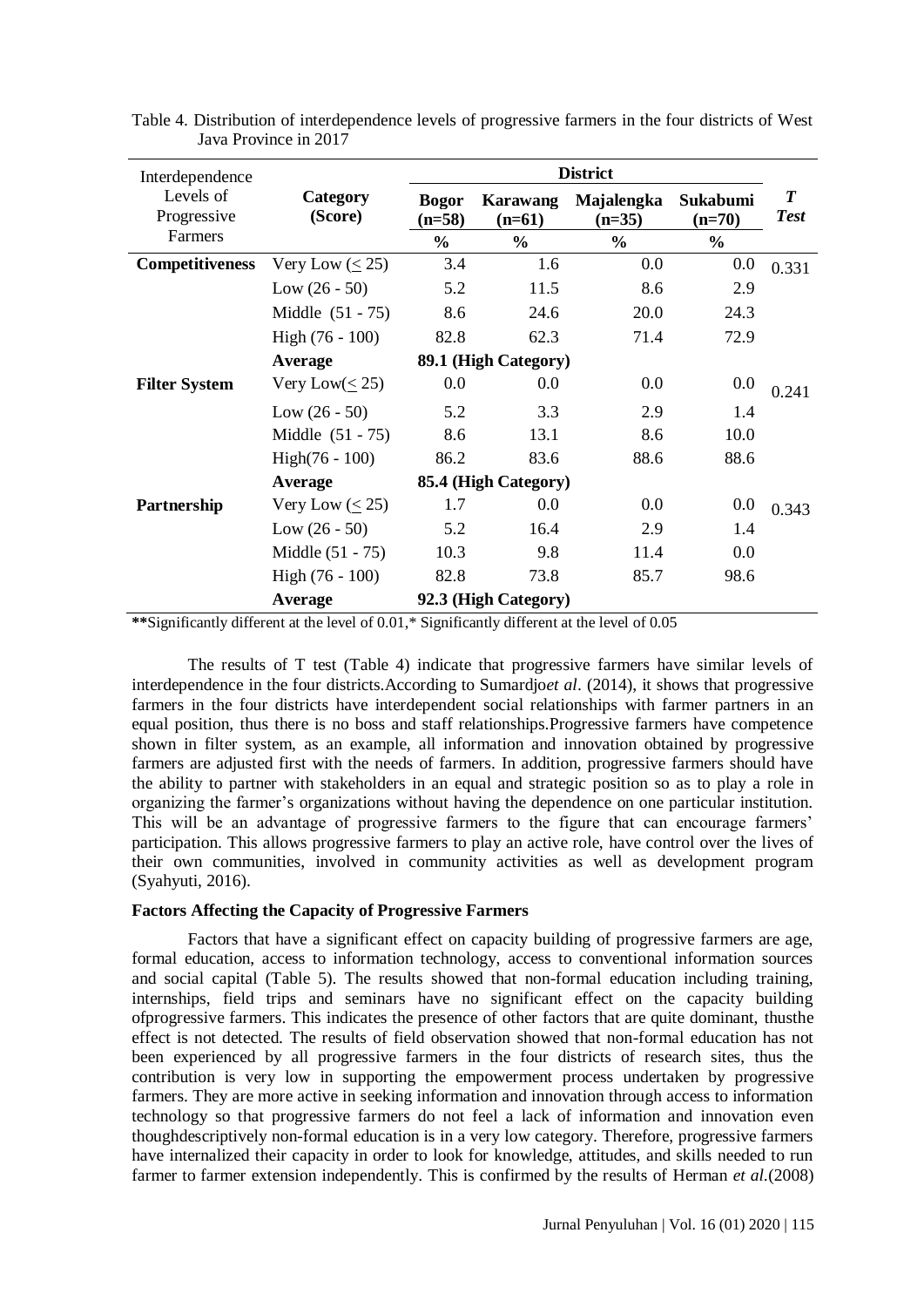that the capacity is an aspect internalized in someone indicated by the knowledge, attitude, and skills to carry out activities.

| <b>Variable</b>                                      | Value | p-value   |
|------------------------------------------------------|-------|-----------|
| R square                                             | 0.601 |           |
| Coefficient of Pathway $X_1$ to $Y_1$                |       |           |
| Age $(X_{11})$                                       | 0.249 | $0.000**$ |
| Formal Education $(X_{12})$                          | 0.080 | $0.016**$ |
| Non-Formal Education $(X_{13})$                      | 0.101 | 0.089     |
| Access to Information Technology $(X_{14})$          | 0.201 | $0.001**$ |
| Access to Conventional Information Source $(X_{15})$ | 0.175 | $0.003**$ |
| Coefficient of Pathway $X_2$ to $Y_1$                | 0.273 | $0.000**$ |

Table 5. Statistical analysis of factors affecting the capacity of progressive farmers

**\*\***Significantly different at the level of 0.01

\* Significantly different at the level of 0.05

X1:Characteristics of Progressive Farmers, X2: Social capital of Community

Y1: Capacity of Progressive Farmers

Determination (R *Square*) of variables and sub-variables affects the capacity of progressive farmersapproximately of 60 percent, whilethe 40 percent were affected by other factors that not found in this study (Table 5). The analysis results also show that Model  $Y_1 = 0.249X_{11} + 0.080X_{12} + 0.080X_{13}$  $0.201X_{14} + 0.175X_{15} + 0.086X_2 + \varepsilon_1$  is significant. Characteristics of progressive farmers including age, formal education, access to information technology, access of conventional information source and social capital of community directly affect the capacity of progressive farmers positively.These results indicate that progressive farmers as members of the social system have an orientation to always develop their capabilities and willing to have an open attitude towards the changes that occur so they will easily interact with the environment because they are able to access various information. This is confirmed by Rogers and Shoemaker (1971) who states that an individual of a social system who has progress-oriented mindset will always be willing to change, open to new experiences, and diligently searching for information.

The results of interviews with progressive farmersconfirmedthat factors that have a high enough effect in building their capacity is the ease of access to obtain information technology currently. The presence of advanced technology and information helpsprogressive farmersto choose a variety of alternative sources of information needed both from electronic media such as radio, television and print media such as newspapers, magazines, brochures, and others. Another alternative is through the internet. The internet is one of the most sophisticated ways to obtain information, as it can reach globally and quickly accessed by local agricultural development actors simultaneously (Mulyandari and Ananto 2005). Nevertheless, efforts to building the capacity of progressive farmers through non-formal education which implemented by education institutions and government extension services are still needed, although it is currently not optimal. In addition, progressive farmers need government supports in building and improving their capacityin term of extension methodology in order to be reliable in empowering the farmers, thus the interdependence of farmers can be achieved because they have a companion who has a high capacity and understand the needs and problems faced by farmers.

Capacity building of progressive farmers is one of the real efforts so that the progressive farmers can be involved more intensively in extension implementation because nationally the number of progressive farmers in the agricultural sector is currently quite large. If progressive farmers are given the opportunity, involved and supported optimally, they may accelerate the development of rural agriculture.Therefore, the presence of progressive farmers may provide an alternative solution for extension workforce which has been a difficult problem to be solved because of the moratorium on the appointment of extension agents by the government. In addition, progressive farmers work voluntarily and understand the conditions of farmers better. The use of paradigm of participatory extension and removal of government's old pattern (top-down)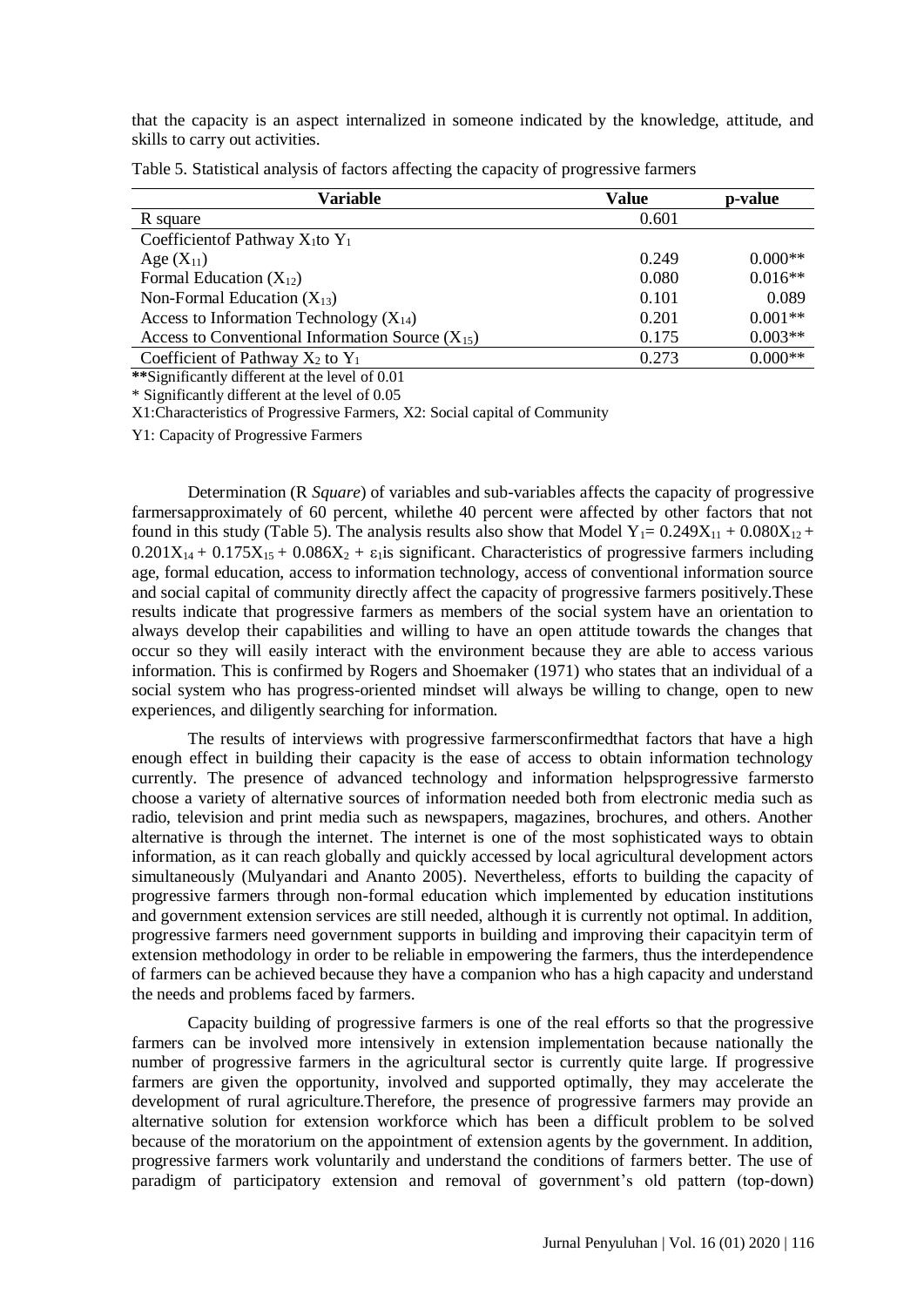can be realized if progressive farmers have good capacity in performing their role as the agent of change so that the acceleration of rural development can be achieved well. Hence, capacity building of progressive farmers is important to be performed by the government so that they have the ability to organize and establish the farmers.

### **Factors Affecting the Interdependence of Progressive Farmers**

Interdependence of progressive farmers is directly influencedby formal education factors, access to information technology, social capital, and capacity of the community, while it is indirectly influenced by age, non-formal education, and access to conventional information sources (Figure 1).Determination (R *Square*) of variables and subvariables which influenced the interdependence of progressive farmers contributesapproximately of 68.3 percent, while approximately of 31.7 percent influenced by other factors which are not present in this study (Table 6). The analysis results also show that  $Y_2 = 0.021X_{12} + 0.026X_{14} + 0.385X_{2} + 0.589Y_1 + \varepsilon_2$  is significant. This means that in order todevelop the interdependence of progressive farmers, it is required the support of the social capital and the capacity from the community which are reflected through formal and non-formal education and its access to information sources.

These results confirm the research of Abas (2016) that increased knowledge of the educational process is directly related to the levels of interdependence. The higher the level of education, it may lead a progressive farmer to be an independent thinker and able to make the right decisions. Ruhimat (2014) also states that independence is influenced by managerial skills, social skills and dynamism levels (innovative creativity, and competitiveness).

Access to high information technology owned by progressive farmers also encourages the level of interdependence they have, because they are able to be independent from dependence on government extension agents so that innovations and new information relevant to farmers can be obtained through other sources. Progressive farmers who gain information and utilize technology will be more dynamic in carrying out their assistance and learning to farmers, thus progressive farmers will perform the extension activities through the information. This is in line with Idoma and Muhammad (2013)and Utami and Sumardjo (2006) that innovation affects business independence, because innovation is one factor that must be owned by individuals to support socio-economic interdependence and development.

| Variable                                              | <b>Value</b> | p-value   |
|-------------------------------------------------------|--------------|-----------|
| R square                                              | 0.683        |           |
| Coefficient of pathway $X_1$ to $X_2$                 |              |           |
| Age $(X_{11})$                                        | 0.008        | 0.849     |
| FormalEducation $(X_{12})$                            | 0.021        | $0.026*$  |
| Non-Formal Education $(X_{13})$                       | 0.047        | 0.242     |
| Access to Information Technology $(X_{14})$           | 0.026        | $0.050*$  |
| Access to Conventional Information Sources $(X_{15})$ | 0.046        | 0.257     |
| Coefficient of pathway $X_2$ to $Y_2$                 | 0.085        | $0.020*$  |
| Coefficient of pathway $Y_1$ to $Y_2$                 | 0.589        | $0.005**$ |

Table 6 Statistical analysis of factors affecting the interdependence of progressive farmers

**\*\***Significantly different at the level of 0.01,\* Significantly different at the level of 0.05

 $X_1$ : Characteristic of progressive farmers,  $X_2$ : Social capital of community

 $Y_1$ : Capacity of progressive farmers,  $Y_2$ : Interdependence of progressive farmer

For progressive farmers, the social capital of the community is one of the factors that can encourage their interdependence. This is because progressive farmers can be trusted to make changes to their communities, safeguard the existing values of the rural areas and build cooperation with other stakeholders. This is in accordance with the statement of Arianto and Fitriana(2013) that the existence of social capital of community can be a cover of social bond that encourages the presence of interdependence with the government and other sectors. A detail of direct and indirect influence of each variable on the interdependence of progressive farmers is illustrated as in Figure 1.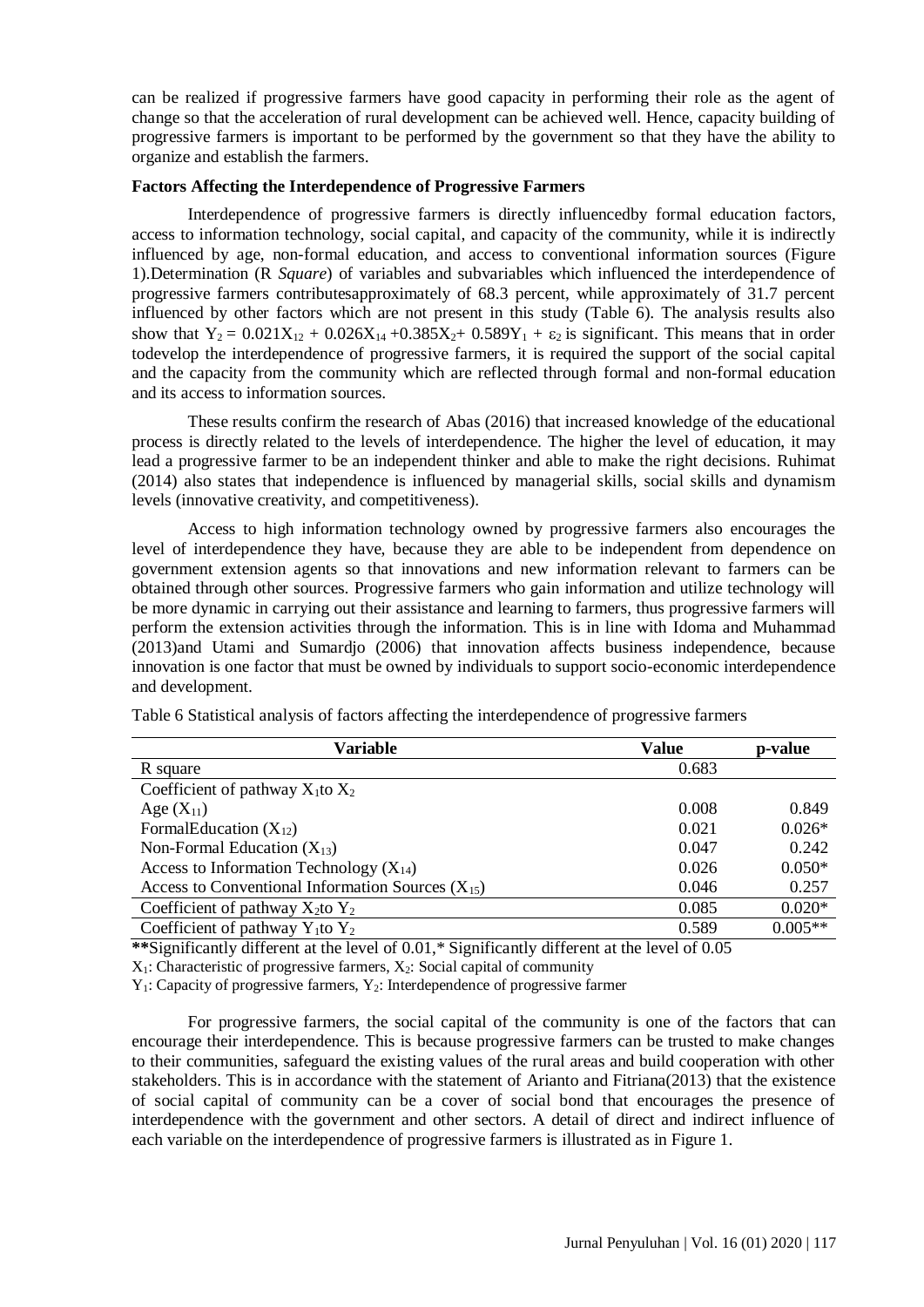

Figure 1. The results of pathway analysis affecting interdependent of progressive farmers

Based on this study, interdependence is interpreted as a form of the ability of progressive farmers as agents of change in rural areas in utilizing the potential of themselves and their external environment to be better which is characterized by freedom in determining the best choices for their life.One way that can be done to exploit such potential is to maximize the capacity owned so that such potential can be improved, as well as determine the best decisions in their lives which supported by external environment in the form of social capital of the community.

The result of the path analysis shows that the effect of the capacity of progressive farmers contributes significantly to the interdependence level of progressive farmers, followed sequentially by social capital, age, access to information technology, access to conventional information sources, and formal education level (Table 7).

| Variable                                             | <b>Direct Effect</b> | <b>Indirect Effect</b><br><b>Through the Capacity</b> | <b>Total Effect</b> |
|------------------------------------------------------|----------------------|-------------------------------------------------------|---------------------|
| Age                                                  |                      | 0.146                                                 | 0.146               |
| <b>Formal Education</b>                              | 0.021                | 0.047                                                 | 0.068               |
| Non-Formal Education                                 | 0.026                | 0.118                                                 | 0.144               |
| Access to Conventional<br><b>Information Sources</b> |                      | 0.103                                                 | 0.103               |
| Social Capital of Community                          | 0.085                | 0.160                                                 | 0.245               |
| Capacity of Progressive<br><b>Farmers</b>            | 0.589                |                                                       | 0.589               |

Table 7. Effect of each variable on the interpendence of progressive farmers

This means that the capacity of progressive farmers plays a major role in encouraging themselves to be interdependent individuals that are capable of performing their role as agents of change in rural areas with the encouragement of social capital from the community and the presence of access to information technology.These results confirm the research of Sumardjo (1999) that another feature of a true interdependent individual is having advanced, efficient, highly competitive behaviors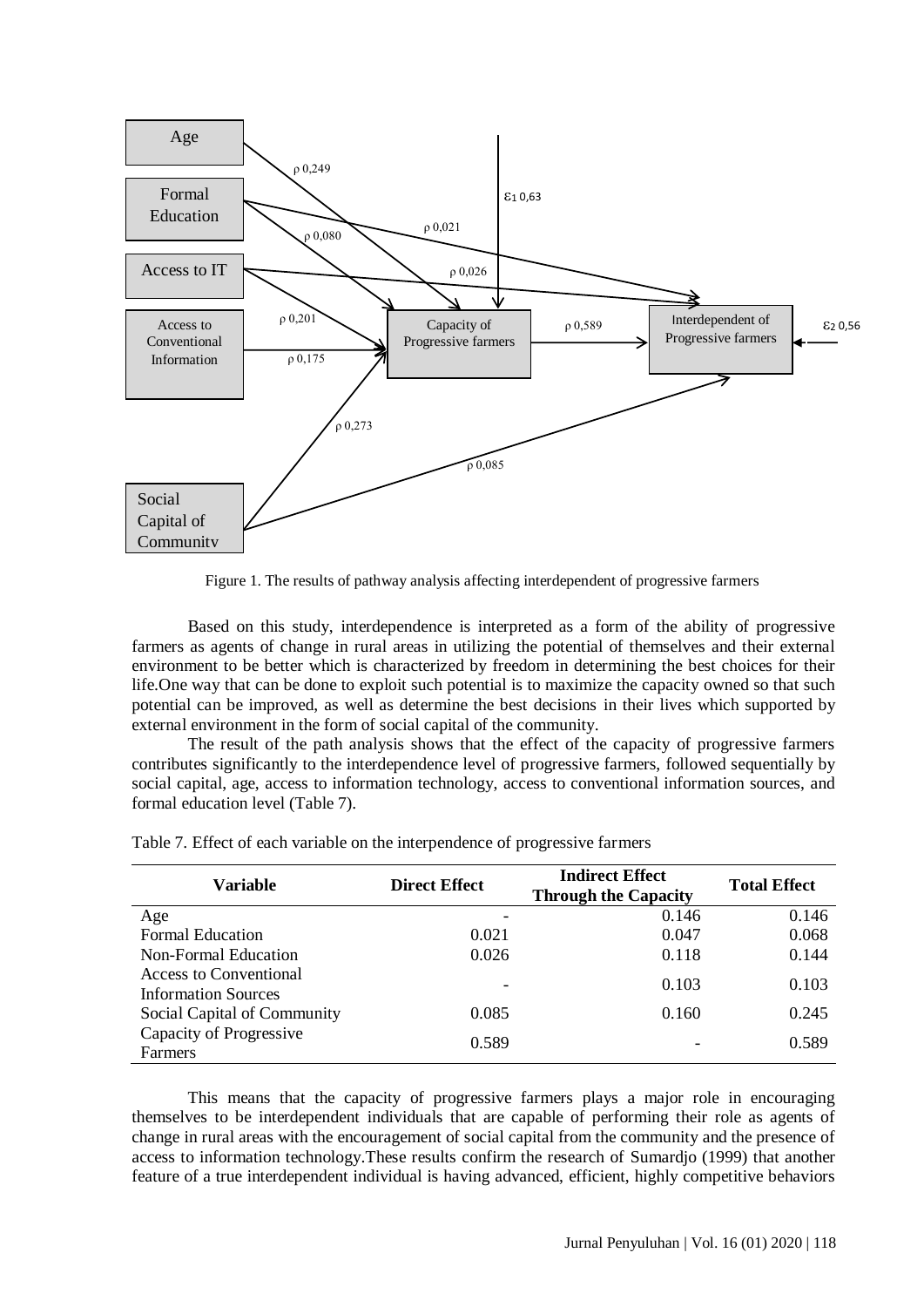(cognitive, affective and psychomotor), to think or act quickly and accurately, as well as be able to partner and build a network which is mutually reinforcing.

In contrast to the internal characteristics of progressive farmers, these factors may increase their interdependence if there is an adequate capacity building of progressive farmers by strengthening access to information resources and various training activities (non-formal education). It strengthens the result obtained by Haryanto and Yuniarti (2017)that capacity building is a requirement needed by progressive farmers to play their roles well in order to have a good farming, have a good quality of life, and have products with a high competitiveness with other stakeholders. Inorderto realize those expectations above, it is needed the attention of the government to optimize the role of educational institutions and training activities in improving the capacity of progressive farmers. This is in line with Utami and Sumardjo (2006); Idoma and Muhammad (2013)and Alonge et al. (2014) that the role of government is still needed to improve the independence of common farmers and progressive farmers, particularly through non-formal education so as to become a quality and innovative person.

According to deductive study of Covey (2013) on the continuum of the behavioral maturity, Sumardjo(2012) on the interdependence of progressive farmer, as well as some previous studiesSumardjo (1999); Utami and Sumardjo (2006); Marliati *et al.* (2008), it isconfirmedthat development of the interdependence of progressive farmers can be realized through capacity building so as to optimize their role as agent of change in rural areas. Interdependence of progressive farmers is the resultof the increase in the capacity and potentials of progressive farmers so that their role can be optimum in empowering, organizing and managing farmer to farmer extension independently which accompanied by the other environmental supports.

#### **CONCLUSIONS**

Progressive farmers have good capacity in empowering farmers. It demonstrates that the capabilitiesowned by progressive farmers in terms oftechnical assistance, disseminating innovations that are appropriate to the needs of farmers, providing farmer to farmer extension, being informal leaders, and maintaining local wisdom can be the basic capitals for progressive farmers as agents of change in rural areas.Progressive farmers also have a high level of independence. This indicates that progressive farmers have the initiative and the willingness to realize their expectation (competitiveness), are able to cooperate in partnerships and have a high filter system in determining the best decision for farmers' empowerment activities.Factors supporting the capacity building of progressive farmers are age, formal education, access to information technology, access to conventional information sources and social capital of the community. The capacity of progressive farmers contributes significantly to the interdependence of the progressive farmers, followed sequentially by age, access to information technology, access to conventional information sources.

## **REFERENCES**

- Abas, M. S. (2016). Factors influencing self-reliance in rice production, the case of small farmers in Bataan, Philippines. *International Journal of Agricultural Technology*, *12*(1), 41–53.
- Aker, J. C. (2011). Dial "A" for agriculture: A review of information and communication technologies for agricultural extension in developing countries. *Agricultural Economics*, *42*(6), 631–647. https://doi.org/10.1111/j.1574-0862.2011.00545.x
- Alonge, H. O., IGE, A. M., & Osagıobare, O. E. (2014). Women Empowerment For Self-Reliance: Educational Management Strategies in Nigeria Case. *Journal of Educational and Social Research*, *4*(1), 517–524. https://doi.org/10.5901/jesr.2014.v4n1p517
- Brown, K., & Westaway, E. (2011). Agency, Capacity, and Resilience to Environmental Change: Lessons from Human Development, Well-Being, and Disasters. *Annual Review of Environment and Resources*, *36*(1), 321–342. https://doi.org/10.1146/annurev-environ-052610-092905
- Burton, R. J. F. (2014). The influence of farmer demographic characteristics on environmental behaviour: A review. *Journal of Environmental Management*, *135*, 19–26. https://doi.org/10.1016/j.jenvman.2013.12.005
- Emery, S. B. (2014). Independence and individualism: conflated values in farmer cooperation? *Agriculture and Human Values*, *32*(1), 47–61. https://doi.org/10.1007/s10460-014-9520-8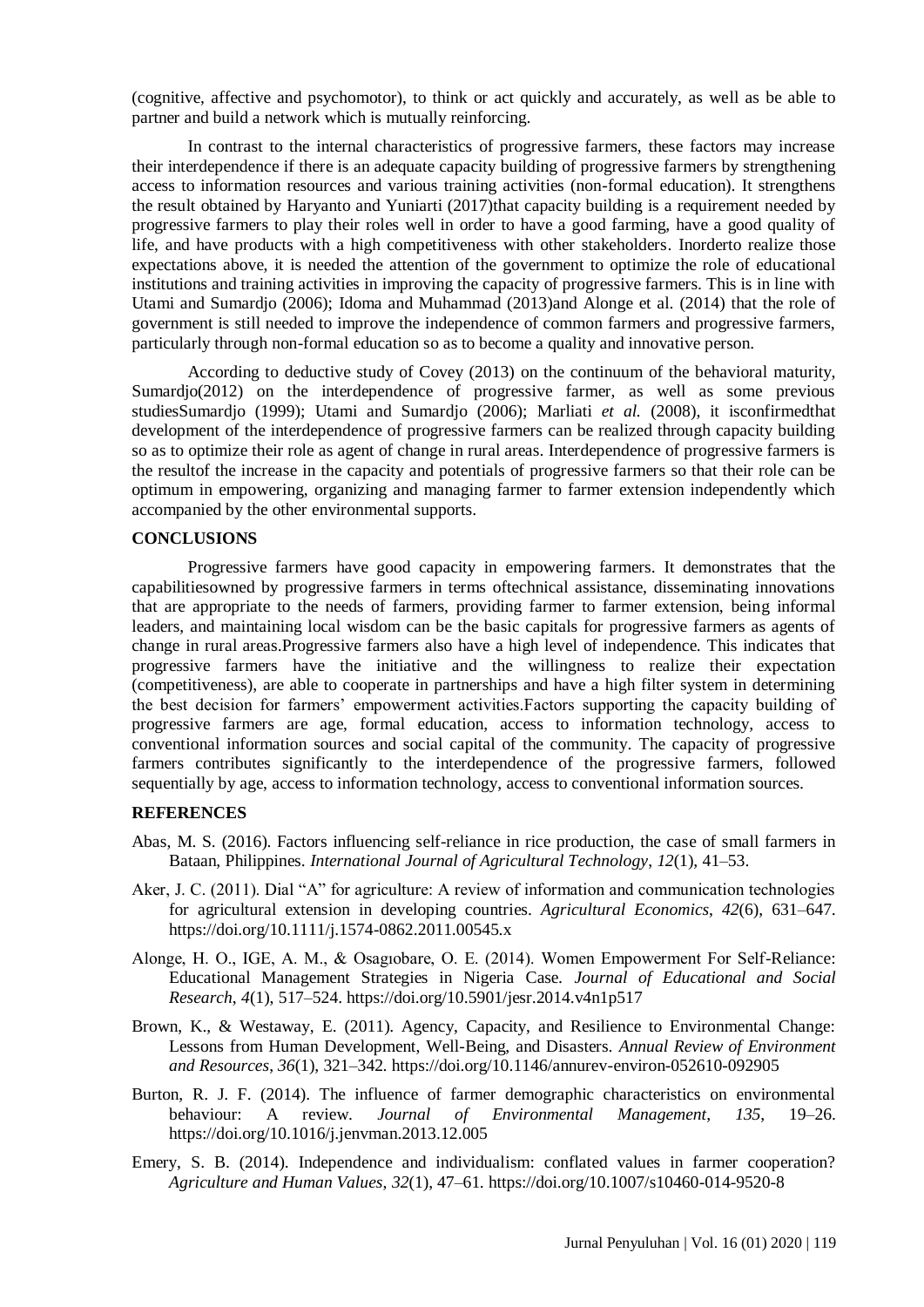- Emery, S. B., & Franks, J. R. (2012). The potential for collaborative agri-environment schemes in England: Can a well-designed collaborative approach address farmers' concerns with current schemes? *Journal of Rural Studies*, *28*(3), 218–231. https://doi.org/10.1016/j.jrurstud.2012.02.004
- EN, A. K. dan F. (2013). Modal Sosial dalam Kemandirian Masyarakat di Bidang Kesehatan. *Kebijakan Dan Administrasi Publik*, *17*(2), 37–49.
- Haryanto, Y., & Yuniarti, W. (2017). The Role of Farmer to Farmer Extension for Rice Farmer Independence in Bogor. *International Journal of Research in Social Sciences*, *7*(4), 62–74.
- Idoma, K., & Muhammad, I. (2013). Self-Reliance: Key to Sustainable Rural Development in Nigeria. *ARPN Journal of Science and Technology*, *3*(6), 585–592.
- Indraningsih, K. S., Sugihen, B., Tjitrpranoto, P., Asngari, P., & Wijayanto, H. (2016). Kinerja Penyuluh dari Perspektif Petani dan Eksistensi Penyuluh Swadaya Sebagai Pendamping Penyuluh Pertanian. *Analisis Kebijakan Pertanian*, *8*(4), 303–321. https://doi.org/10.21082/akp.v8n4.2010.303-321
- Jatnika, A. (2016). *No Title*.
- Kiptot, E., & Franzel, S. (2014). Voluntarism as an investment in human, social and financial capital: Evidence from a farmer-to-farmer extension program in Kenya. *Agriculture and Human Values*, *31*(2), 231–243. https://doi.org/10.1007/s10460-013-9463-5
- Läpple, D., Hennessy, T., & Newman, C. (2013). Quantifying the economic return to participatory extension programmes in Ireland: An endogenous switching regression analysis. *Journal of Agricultural Economics*, *64*(2), 467–482. https://doi.org/10.1111/1477-9552.12000
- Lukuyu, B. (2012). *The Journal of Agricultural Education Disseminating Improved Practices : Are Volunteer Farmer Trainers Effective ? Disseminating Improved Practices : Are Volunteer Farmer Trainers Effective ?* (October), 37–41.
- Marliati, M., Sumardjo, S., Asngari, P. S., Tjitropranoto, P., & Saefuddin, A. (2008). FAKTOR-FAKTOR PENENTU PENINGKATAN KINERJA PENYULUH PERTANIAN DALAM MEMBERDAYAKAN PETANI (Kasus di Kabupaten Kampar Provinsi Riau). *Jurnal Penyuluhan*, *4*(2). https://doi.org/10.25015/penyuluhan.v4i2.2174
- Mulyandari, Retno & Ananto, E. (2005). Sumber Informasi Pertanian Nasional. *Informatika Pertanian*, *14*(1), 802–817.
- Niska, M., Vesala, H. T., & Vesala, K. M. (2012). Peasantry and Entrepreneurship As Frames for Farming: Reflections on Farmers' Values and Agricultural Policy Discourses. *Sociologia Ruralis*, *52*(4), 453–469. https://doi.org/10.1111/j.1467-9523.2012.00572.x
- Oktavia, Y., Muljono, P., Amanah, S., & Hubeis, M. (2017). Jurnal Penyuluhan, September 2017 Vol. 13 No. 2 Hubungan Perilaku Komunikasi dan Pengembangan Kapasitas Pelaku Agribisnis Perikanan Air Tawar di Padang, Sumatera Barat. *Jurnal Penyuluhan*, *13*(2), 157–165.
- Omorede, C. K. (2014). Organising Rural Women for Socio-Economic Development and Self-Reliance in Nigeria: Challenges and Prospects. *Business and Management Research*, *3*(2), 47– 59. https://doi.org/10.5430/bmr.v3n2p47
- Riana, Satria, A., & Purnaningsih, N. (2015). The Role of Self-Support Extension Agents in Supporting Intensification Cocoa in Sigi District Central Sulawesi. *Jurnal Penyuluhan*, *11*(2), 201–211.
- S., H., Sumardjo, S., Asngari, P. S., Tjitropranoto, P., & Susanto, D. (2008). Kapasitas Petani Dalam Mewujudkan Keberhasilan Usaha Pertanian: Kasus Petani Sayuran Di Kabupaten Pasuruan Dan Kabupaten Malang Provinsi Jawa Timur. *Jurnal Penyuluhan*, *4*(1). https://doi.org/10.25015/penyuluhan.v4i1.2164
- Saepudin Ruhimat, I. (2014). Faktor-Faktor Untuk Peningkatan Kemandirian Petani Dalam Pengelolaan Hutan Rakyat: Studi Kasus Di Desa Ranggang, Kabupaten Tanah Laut, Kalimantan Selatan. *Jurnal Penelitian Sosial Dan Ekonomi Kehutanan*, *11*(3), 237–249.